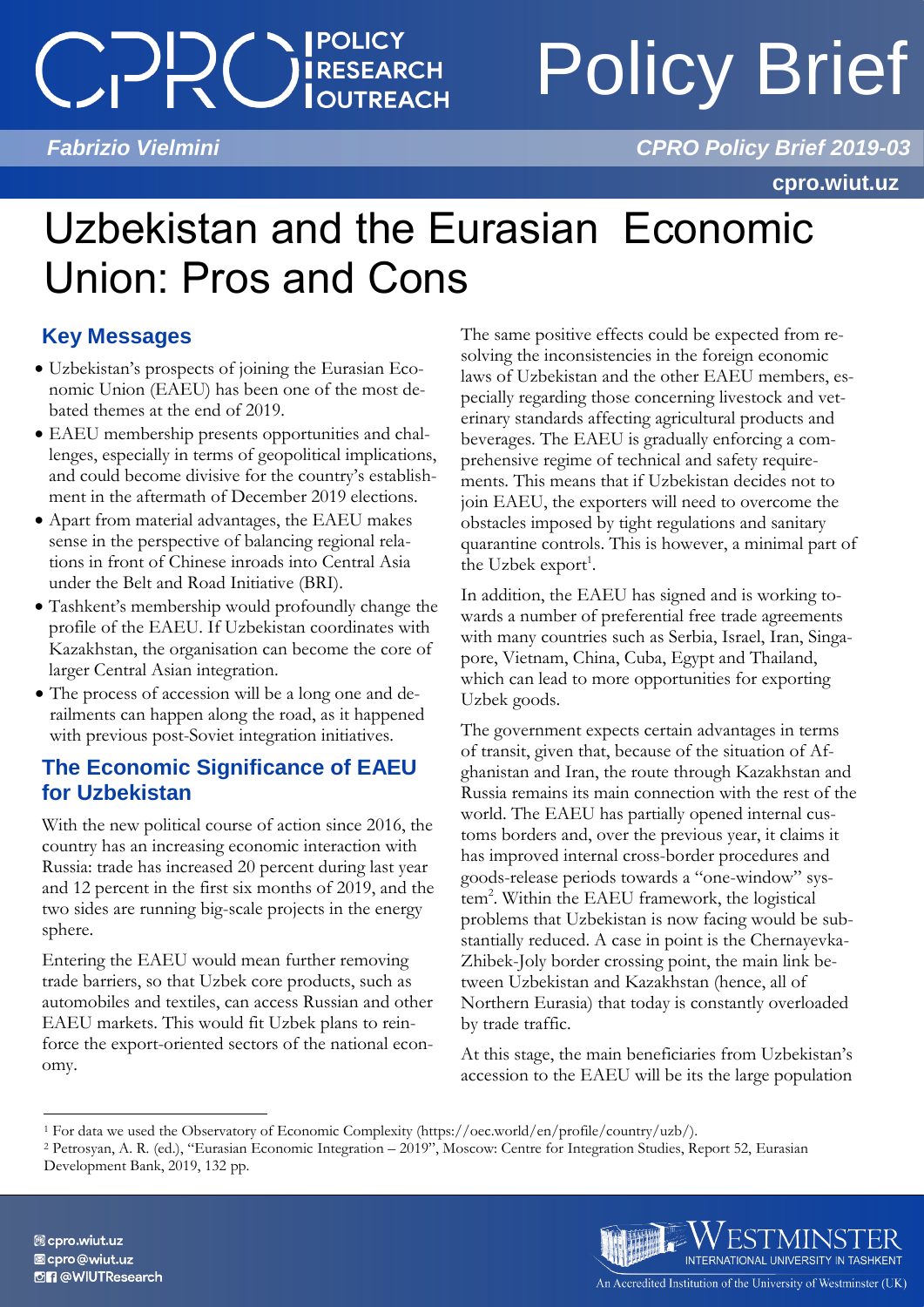of migrant workers in the territories of the Union countries. About two million in Russia alone, these people are currently confronted with a number of administrative hurdles. Within the EAEU this bureaucratic red tape would be lifted and immigration will be eased, on terms Kyrgyz workers are already enjoying. It is assessed that this would result in an estimated yearly saving of 500 USD per person, which would be also significant in terms of migrants' remittances. In 2018, remittances from Russia to Uzbekistan amounted to \$3,963 billion, the highest value among Central Asian countries<sup>3</sup>, and this would further increase with accession.

According to Uzbek economist Yuli Yusupov, another advantage Uzbekistan would gain from joining the bloc is the improvement of its market mechanisms. Nowadays, the informal influence of monopolistic blocs controls much of the Uzbek economy by pushing for high tariffs and imposing other nontariff barriers on imports. On the other hand, the EAEU is a rule-based organization, modelled on the European Union's experience. Therefore, it requires all member states to change a number of internal regulations and, to reform their legal systems and bureaucracies to adapt to the Union's directives. The EAEU executive body, the Eurasian Economic Commission, prepares treaties aiming at harmonization and improvement of legislation of the members, while at the same time developing a competition policy to ensure equal conditions in the markets of the Single Economic Space. Indeed, in 2018, all EAEU member states rose in the 'Ease of Doing Business' ranking. Thus we could expect that, in the process of integration, Uzbekistan will receive a layer of modern legislation based on international best practices. This in turn will improve the quality of the management and the transparency of the national economy balancing the power of informal industry groups.

#### **The Potential Risks of Joining EAEU for Uzbekistan**

Formal entrance into the organization can also present risks for Uzbekistan. Firstly, Uzbekistan's diversified national products have been so far protected by hightariff customs. As it happened in Kazakhstan and Kyr-

 $\overline{a}$ 

gyzstan, during the first stage, a strong influx of consumer goods of higher quality from Russia and Belarus could impact the highly protected Uzbek market and local producers will suffer<sup>4</sup>, this may also have political implications. At the same time, the continuous depreciation of the national currency could provide effective protection, offsetting the possible negative impacts of trade liberalization.

There is consistent imbalance in Uzbek mutual trade with Russia and Kazakhstan. Already, out of more than four billion US dollars of annual trade between Russia and Uzbekistan, only a little more than one billion US dollars comes from Uzbek export to Russia. However, if remittances received from both countries are added to the trade balance, the situation changes.

Overall, after the initial agreement among Russia, Belarus and Kazakhstan, the EAEU enlargement only had to deal with small countries such as Armenia and Kyrgyzstan. With its demographic and economic dimensions. Uzbekistan will bring to the table qualitatively new errands since the organization will have to seriously revise its management structure and internal established norms and rules<sup>5</sup>.

In practice, participation in the EAEU has not prevented the emergence of trade skirmishes between the members, who have at times accused one another of violating the Union's rules using nontariff measures and protectionism. This has already happened during the crisis between Kyrgyzstan and Kazakhstan in October 2017. Belarus also constantly accuses Russia of creating artificial obstacles to the export of its products.

In such cases, the EAEU Court has not shown enough power to enforce decisions over the disputing sides. Accordingly, Tashkent has no guarantee that in the future its products also will not face similar restrictions<sup>6</sup>.

#### **Geopolitical Implications**

Among the disadvantages of Uzbekistan joining the EAEU, the geopolitical factor stands prominent. The Uzbekistan government has made remarkable efforts over the years to build an international position of equi-distance from external powers. Many EAEU critics depict the bloc as a Russian attempt to consolidate

<sup>3</sup> Mirzabaev F., "Uzbekistan Offers Assistance To Its Migrant Workers, Only A Fraction Takes It", CABAR.asia, June 24 2019; https://cabar.asia/en/uzbekistan-offers-assistance-to-its-migrant-workers-only-a-fraction-takes-it/

<sup>4</sup> Bakozoda K., "Uzbekistan i EAES: politicheskaya motivatsiya ili ekonomicheskie soobrazheniya?", *Ozodi,* October 09, 2019; https://rus.ozodi.org/a/30208197.html

<sup>5</sup> Pritchin S., "Yevraziyskiy ekonomicheskiy soyuz raskolol Uzbekistan", *Nezavisimaya Gazeta,* November 24, 2019; http://ng.ru/dipkurer/2019-11-

<sup>6</sup> Satpayev D., "Zachem Uzbekistan zamanivayut v EAES?" Forbes.kz, October 10 2019; https://forbes.kz/finances/integration/zachem\_uzbekistan\_zamanivayut\_v\_eaes/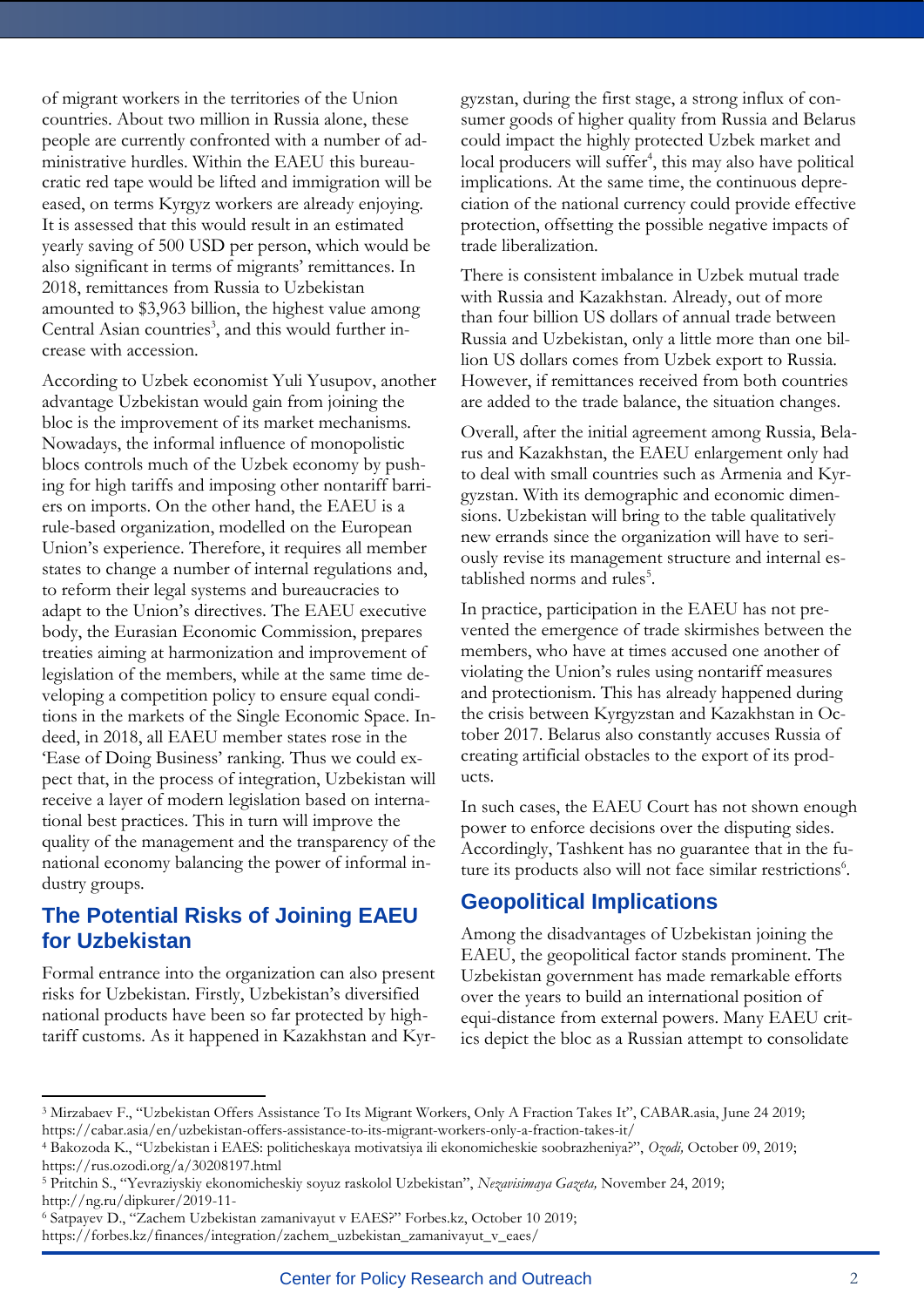its influence among former Soviet States having in mind strategic more economic considerations<sup>7</sup>.

Given the current confrontation between Moscow and Western countries, the functioning of the EAEU has been questioned as well. Political risks for the members may also incur from EAEU increasing contacts with Iran. This may result in sanctions being exposed to the entire organization. Overall, as stated by many national experts, Uzbekistan risks increased Russian influence in the region.

Uzbekistan could enjoy much of the advantages that may emerge from joining the EAEU even only in the framework of a bilateral relationship with the Russian Federation (RF). Over the last two years, relations between Moscow and Tashkent have improved dramatically in a number of spheres. Mutual trade is growing (19% only in the first half of this year); special agreements have also been made to regulate migrants' flows and the amount of Russian investment in Uzbek economy is on the rise as well. In addition, as WTO members, Russia, Kazakhstan and Kyrgyzstan have to introduce reduced tariffs (6-6.7% for agricultural products 12-10 for industrial). Against such background, Uzbek formal EAEU membership could appear as redundant in comparison to a reinforced bilateral pact. However, Russia does not seem to want this. Uzbekistan's decision to quit the Eurasian Economic Community, the EAEU predecessor, a decade ago was also not welcomed by Russia.

In addition, membership in the EAEU may lead to Tashkent getting closer to the Collective Security Treaty Organization (CSTO), the main post-Soviet security bloc, whose membership (also suspended unilaterally by Uzbekistan in 2012) is overlapping with the EAEU. Fears are that as a result, Uzbekistan policies will become subject to increased Russian control. The fact that the perspective of adhesion was announced by the chairwoman of Russian Federation Council on visit in Tashkent, has reinforced suspicions that the process could be on the whole non-transparent.

The EAEU is indeed backed by Russia as an instrument to structure relations between post-Soviet countries. However, the country does not aim at controlling the domestic politics of its neighbours, but rather needs to make sure that they do not align with other

 $\overline{a}$ 

regional blocs of power to work against the interests of Russia<sup>8</sup>. If such a Russian interest can create problems in the relations with Western partners, it may coincide with the concern of Uzbekistan and other Central Asian countries to keep in check Chinese inroads into regional affairs. In this sense, Uzbekistan's membership in the EAEU will enhance the organization's capacity to balance the Chinese presence, so to make the Belt and Road Initiative (BRI) lean toward Central Asian interests.

In light of Afghanistan's instability, the government may seek Russian partnership to manage border security. In face of these strategic risks, membership in the EAEU-CSTO compact seems to be reasonable security insurance for Uzbekistan.

#### **The EAEU, Central Asian and Global Dimensions**

When talking about Eurasian integration into Central Asia, a parallel issue is the lack of an alternative integration format at the regional level. Starting its new political course three years ago, Uzbekistan strived to re-animate attempts at regional integration, which were already in the agenda of President Islam Karimov since the first years of independence. However, it seems that after early enthusiasm during the first summit of the regional leaders in 2018, Central Asian perspectives face hurdles, as shown by the long delay organizing the follow-up summit in Tashkent this year. In modern history of Central Asia, regional relations often are shaped by external powers.

At the same time, the entrance of Uzbekistan could decidedly reinforce a Central Asia dimension within the EAEU itself. With its 33 million people and a developed economy, Uzbekistan admission would help to moderate EAEU's internal imbalance (where Russia accounts for 85% share of GDP and population). EAEU- Uzbek accession could assist in creating a second centre, apt to balance the Russian centripetal forces and potential Great Power ambitions. This is especially the case if Uzbekistan works with Kazakhstan, who also is sensitive about any threat to its national sovereignty<sup>9</sup>. This Central Asian EAEU epicentre would then grow stronger in the probable eventuality that Tajikistan would follow.

<sup>7</sup> Tolipov F., "History Repeats Itself: Uzbekistan's New Eurasian Gamble", CACI Analyst, November 22, 2019; http://cacianalyst.org/publications/analytical-articles/item/13596-history-repeats-itself-uzbekistans-new-eurasian-

gamble.html?fbclid=IwAR09LVjrNioSfoOiT5LSw93IHclN3Xg7aPcjFTGBv4GgZs5V75FShvvW6Gk

 $8$  Perović J., "Russia's Turn to Eurasia", Zurich: Center for Security Studies, Policy Perspectives, 6 (5), August, 2018;

https://css.ethz.ch/content/dam/ethz/special-interest/gess/cis/center-for-securities-studies/pdfs/PP6-5\_2018.pdf <sup>9</sup> Indeo F., "Uzbekistan ed Unione Economica Euroasiatica: un mutamento epocale nella politica estera di Tashkent?". *Eurasian Business* 

*Dispatch Newsletter,* n. 55, October 30 2019; http://eurasianbusinnessdispatch.com/ita/archivio/Uzbekistan-ed-Unione-Economica-Euroasiatica-un-mutamento-epocale-nella-politica-estera-di-Tashkent--di-Fabio-Indeo-713-ITA.asp